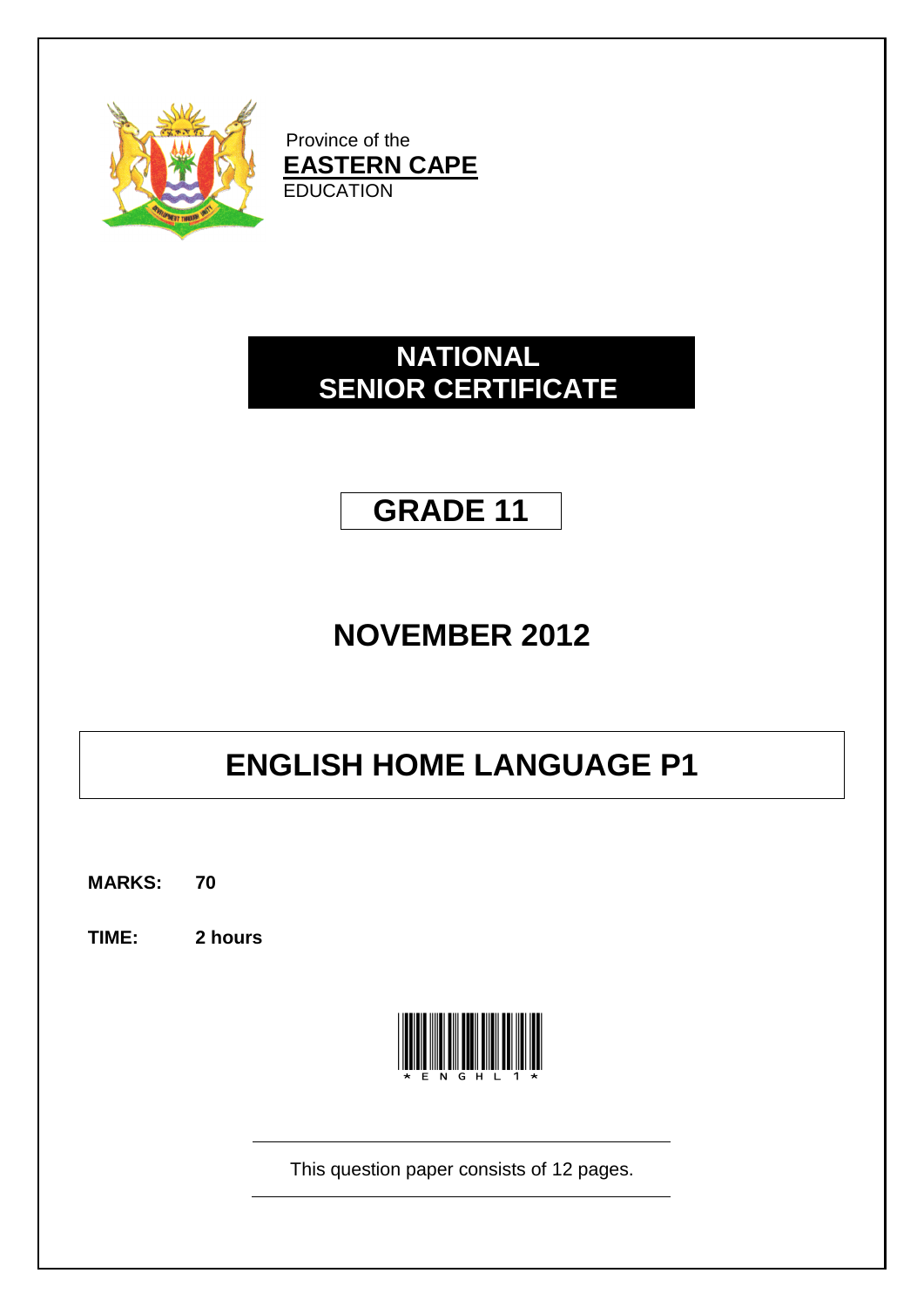#### **INSTRUCTIONS AND INFORMATION**

1. This question paper consists of THREE sections, namely SECTION A, SECTION B and SECTION C.

SECTION A: COMPREHENSION (30 marks) SECTION B: SUMMARY (10 marks) SECTION C: LANGUAGE IN CONTEXT (30 marks)

- 2. Read ALL the instructions carefully.
- 3. Answer ALL the questions.
- 4. Start each SECTION on a NEW page.
- 5. Rule off after each section.
- 6. Number the answers correctly, according to the numbering system used in this question paper.
- 7. Leave a line after each answer.
- 8. Pay special attention to spelling and sentence construction.
- 9. Use the following time frames as a guideline:

SECTION A: 50 minutes SECTION B: 25 minutes SECTION C: 45 minutes

10. Write neatly and legibly.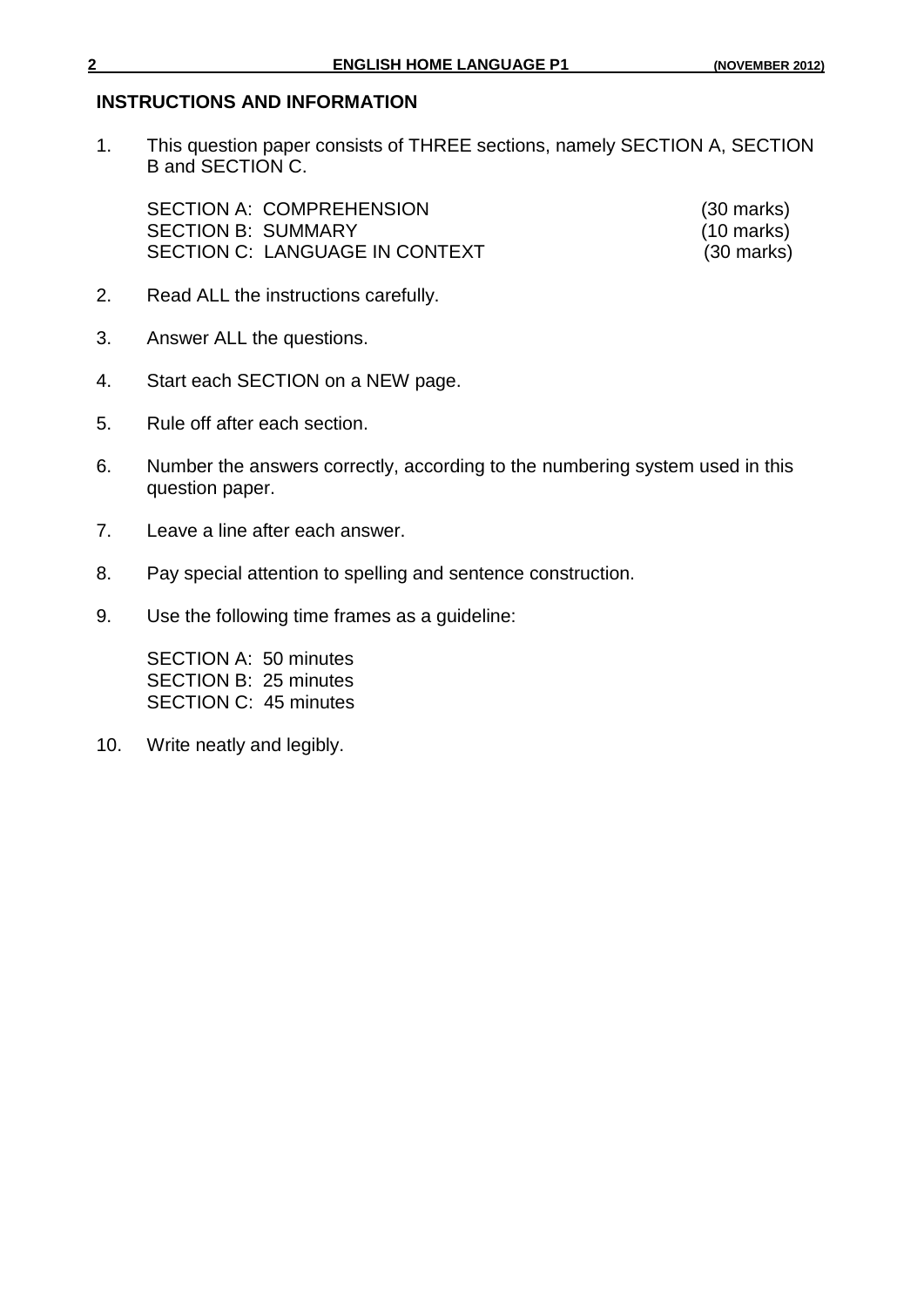#### **SECTION A: COMPREHENSION**

#### **QUESTION 1: READING FOR MEANING AND UNDERSTANDING**

Read TEXTS A, B and C below and answer the set questions.

### **TEXT A**

#### **New Kids on the Block by William Lee Adams**

- 1. Ever since Barbie and her reality-defying curves stepped into the playhouse, parents have complained that dolls promote an unattainable image of beauty. It's a particularly piquant point for Lexington, South Carolina mother Mary Ann Perry, whose 23-year-old daughter Valerie lives with Down Syndrome. "Dolls represent real people in the imagination of a young person," Perry says. "I don't want Valerie to think she has to be conventionally beautiful to be loved." So when Valerie asked for a doll at Christmas, her mother bypassed buxom Barbie and purchased Elizabeth from S.C.-based retailer Downi Creations. Featuring 13 physical characteristics of Down Syndrome, including almond-shaped eyes, low-set ears, a horizontal crease in her palms and a slightly protruding tongue. Elizabeth, says Perry, is "different but beautiful at the same time."
- 2. She's also one of a new breed of dolls targeted at special-needs kids. Parents in the U.S. and Europe are snapping up Down Syndrome dolls, blind babies, paraplegic dolls in wheelchairs and dolls wearing scarves as if undergoing chemotherapy for cancer. "There's a therapeutic impact," says Helga Parks, who sells more than 2,000 Down Syndrome and Chemo Friends a year through her online *Helga's European Specialty Toys*. Parks believes her products boost a child's self-esteem by normalizing their condition, and foster understanding among peers: "They take away the fear and sense of alienation for both parties."
- 3. While toy sales have been hit by the downturn, special-needs dolls are doing well. Sales at Downi Creations remained steady in 2008, while Kids Like Me, a U.K. retailer, sold 25% more dolls last year than in 2007. Among its hottest items are the Disability Set – which comes with two dolls, a guide dog, dark glasses and leg braces; and Tilley, who uses an electric wheelchair. "She's jazzy, she's modern, she's now," says company director Emmanuel Blackman.
- 4. Or is she? Special-needs dolls, and Down Syndrome dolls in particular, have come in for criticism from parents who believe they pigeonhole their children and rely on stereotypes. "It's a scary image for a lot of families," says Sheila Hebein, the executive director of the Chicago-based National Association for Down Syndrome. "They're highlighting differences that do not exist in all of our children. Certainly most do not have their tongues hanging out." In fact, she says, many work hard in therapy to improve muscle tone so they can better control their mouths.
- 5. Annette Hames, a British psychologist and an expert on how children conceive disability, says that anyone, special needs or not, would struggle to identify with these "odd-looking" dolls. Besides, she says, "Down Syndrome isn't about what you look like. It's about what you can and cannot do."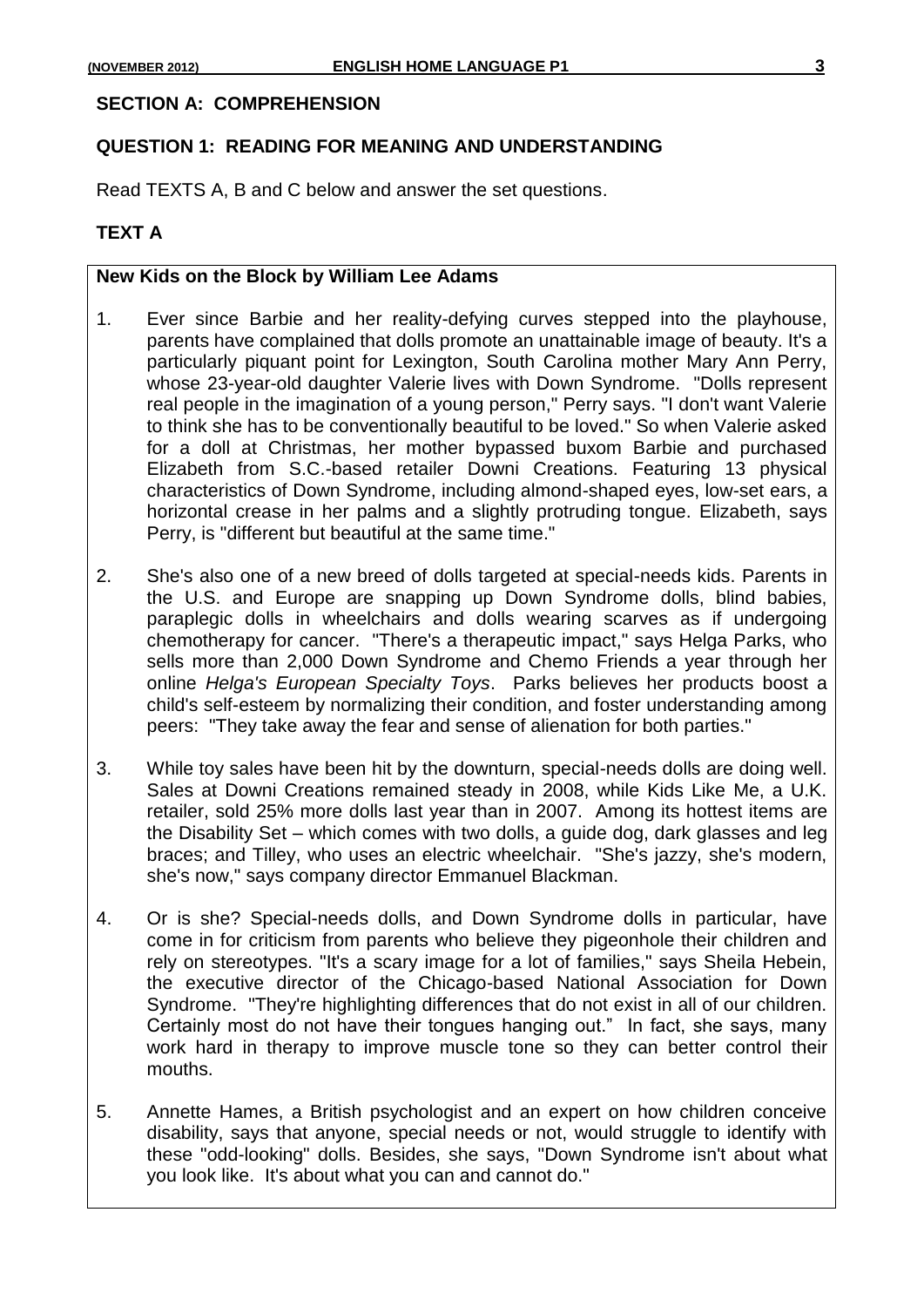6. Despite such criticism, dollmakers remain unfazed. Peter Laudin, owner of the New York-based *Pattycake Doll Company*, says offended parents bring their own prejudices to the dolls, perhaps because of their personal difficulty accepting a child's situation. "Nothing we respond with satisfies their hurt," he says. But for kids who receive the dolls, that's beside the point. "Children love all dolls unconditionally whether it's special needs or not," Laudin says. Retailers hope adults share that openness, too.

[*Time Magazine* – article adapted]

## **TEXT B**

## **Trailer Trash Barbie**

- 1. Trailer Trash Barbie isn't exactly the kind of doll you give to your kids to play with unless of course you encourage dropping out of school, smoking and drinking. She's not exactly the role model Barbie has become. Her hobbies include drinking, smoking and spitting, her life's goal is a Vegas Wedding (how Britney of her), and she hopes one day to be abducted by aliens so she can be reunited with her mom - on fun scale, I'd say she's the better bet to hang out with.
- 2. So what exactly does this 11 1/2" fashion faux pas have that the real Barbie doesn't? Let's break it down. Just like the real one, Trailer Trash Barbie comes to you with a deep dark tan - possibly because she can't afford sunscreen, but more than likely it's not tan, but a month's worth of soot and grime - washing day is the last Sunday of the month and mine was shipped the previous Friday, so she never got her turn.
- 3. Her long legs bend at the knee and are rubberized like a real Barbie, which could make dressing her a challenge. Just like her best friend Barbie, Trailer Trash Barbie has an incredibly small waist - which seems almost unbelievable when you realize she was raised on a diet of meatwiches, government cheese and beer and she gave birth to her first child at the end of third grade - perhaps there is something to be said for the inbred gene pool.
- 4. Quick side note unlike some Barbie dolls, her arms don't bend at the elbow while that does make smoking and beer guzzling a challenge, it does make it easier to stick out her arm for all the government hand-outs she's entitled to. Trailer Trash Barbie comes equipped to smoke and spit (two of her favourite hobbies). The crowning touch is her long and lovely main of bleached blonde locks. Since she can't afford a comb (or at least she doesn't come with one), she has decided to do simple braids.

[Adapted from: www.epinions.com › [Kids & Family](http://www.google.co.za/url?url=http://www.epinions.com/kifm&rct=j&sa=X&ei=p2GQTuHGF7DwmAX3yej7Dw&sqi=2&ved=0CCkQ6QUoADAB&q=trailer+trash+barbie+isn%27t+exactly+the+kind+of+doll&usg=AFQjCNH394Fh68GI9Wkkx1z33PpR8e54yg) › Toys]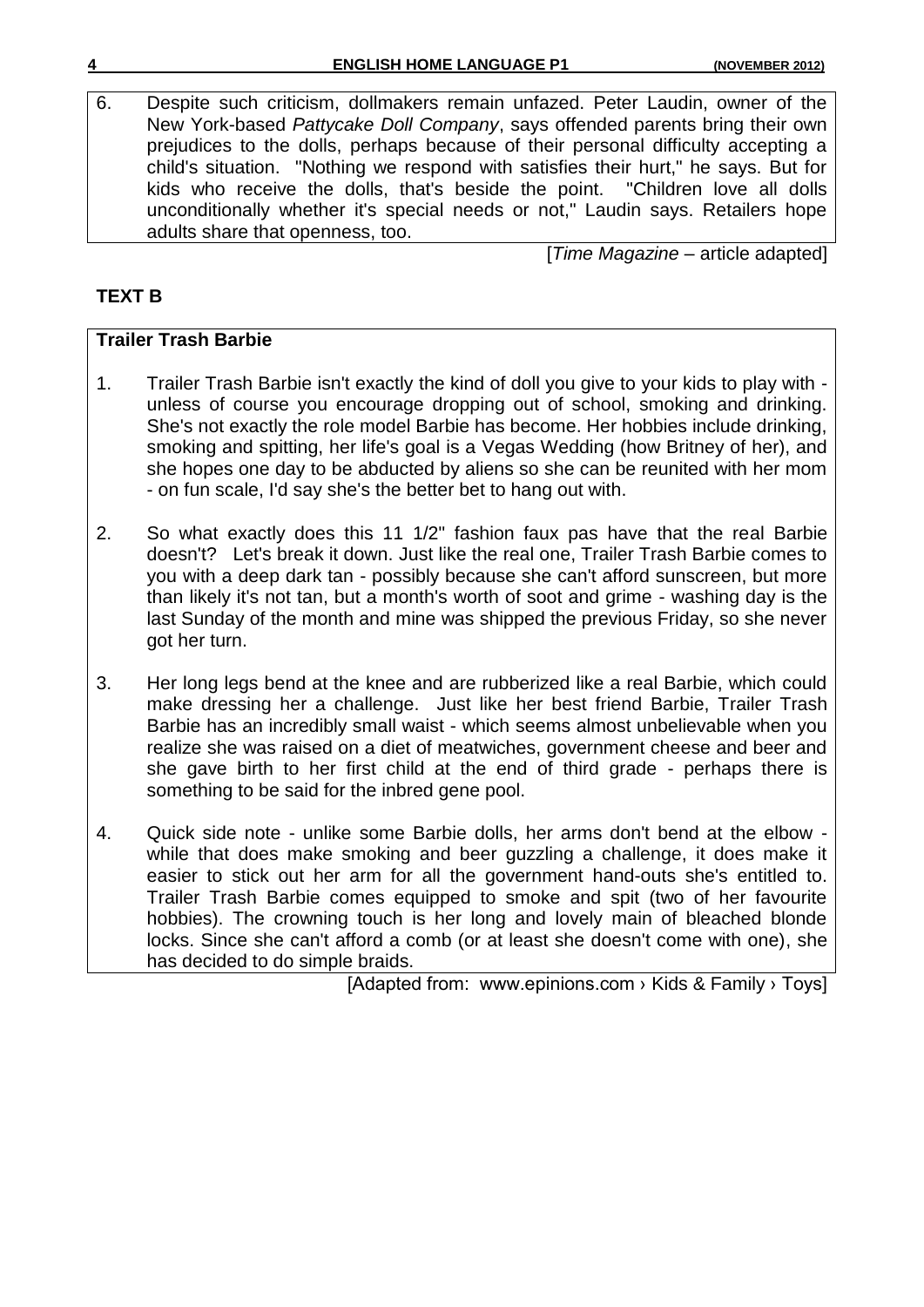## **TEXT C**



#### **QUESTIONS: TEXT A**

- 1.1 Refer to paragraph 1.
	- 1.1.1 What do the phrases, "reality-defying curves" and "buxom Barbie", tell us about the accepted image projected by most Barbie dolls? (2)
	- 1.1.2 Clearly explain how Elizabeth, the special-needs doll, can be classed as, "different but beautiful at the same time". (2)
	- 1.1.3 "Piquant" (line 3) means:
		- A obvious
		- B realistic
		- C hurtful
		- D moving (1)

- 1.2 Refer to paragraph 2.
	- 1.2.1 How do we know that special-needs dolls are popular? (1)
	- 1.2.2 Do you agree that these dolls "boost a child's self-esteem by normalizing their condition"? Motivate your answer. (2)
- 1.3 Refer to paragraph 3.

IN YOUR OWN WORDS, describe Tilley, the wheelchair-bound doll. (3)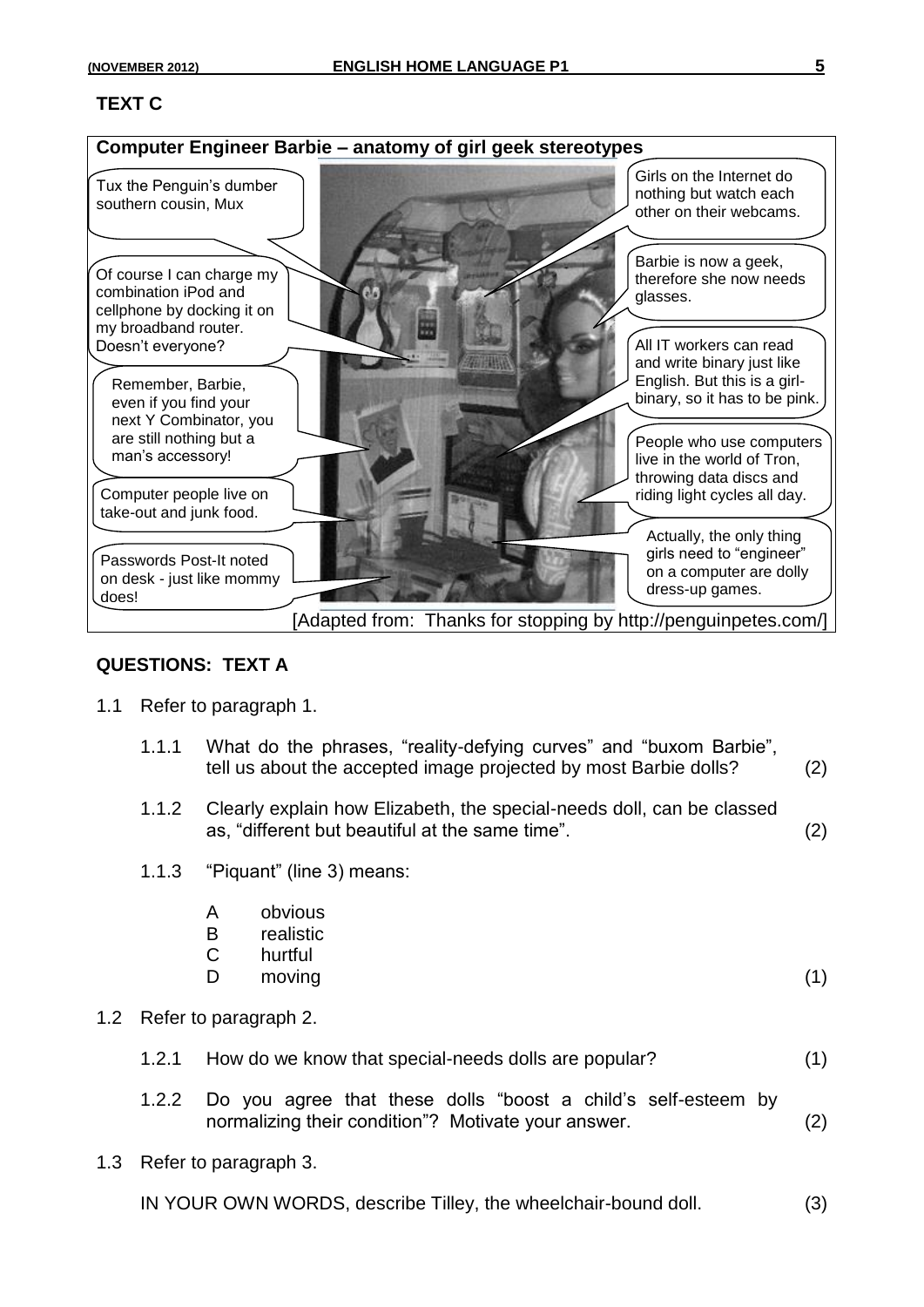| 1.4     | Refer to paragraph 4.     |                                                                                                                                                              |     |
|---------|---------------------------|--------------------------------------------------------------------------------------------------------------------------------------------------------------|-----|
|         | 1.4.1                     | What is the effect of beginning paragraph 4 with the words, "Or is<br>she?"?                                                                                 | (1) |
|         | 1.4.2                     | Why is it effective to use the words "pigeonhole" and "stereotypes" in<br>the same sentence?                                                                 | (2) |
| 1.5     | Refer to paragraph 5.     |                                                                                                                                                              |     |
|         |                           | How does Annette Hames, the British psychologist, feel about these dolls?<br>Remember to use your OWN words.                                                 | (2) |
| $1.6\,$ | Refer to paragraph 6.     |                                                                                                                                                              |     |
|         | the contrast.             | In this paragraph, the attitudes of the parents of special-needs children and<br>of these children themselves are contrasted. In ONE clear sentence, explain | (2) |
|         |                           | <b>QUESTIONS: TEXT B</b>                                                                                                                                     |     |
| 1.7     |                           | Refer to paragraph 1.                                                                                                                                        |     |
|         |                           | Clearly explain why "Trailer Trash Barbie isn't exactly the kind of doll you<br>give your kids to play with".                                                | (2) |
| 1.8     |                           | Refer to paragraph 2.                                                                                                                                        |     |
|         | A "fashion faux pas" is a |                                                                                                                                                              |     |
|         | A<br>B<br>C<br>D          | fashion joke.<br>fashion reality.<br>fashion disaster.<br>fashion innovation.                                                                                | (1) |
| 1.9     |                           | Refer to paragraph 3.                                                                                                                                        |     |
|         |                           | Explain why "meatwiches" is an example of a neologism.                                                                                                       | (1) |
| 1.10    |                           | Refer to paragraph 4.                                                                                                                                        |     |
|         |                           | With regard to Trailer Trash Barbie's activities, discuss whether or not you<br>find her realistic.                                                          | (2) |
|         |                           | <b>QUESTION: TEXT C</b>                                                                                                                                      |     |
| 1.11    |                           | Quote TWO phrases which you find to be sexist.                                                                                                               | (2) |
| 1.12    |                           | Why does Computer Engineer Barbie require glasses as an accessory?                                                                                           | (1) |
|         |                           | <b>QUESTION: TEXT A, B and C</b>                                                                                                                             |     |
| 1.13    |                           | In your opinion, is there a place for these different versions of the popular<br>Barbie doll? Explain your opinion clearly.                                  | (3) |
|         |                           | <b>TOTAL SECTION A:</b>                                                                                                                                      | 30  |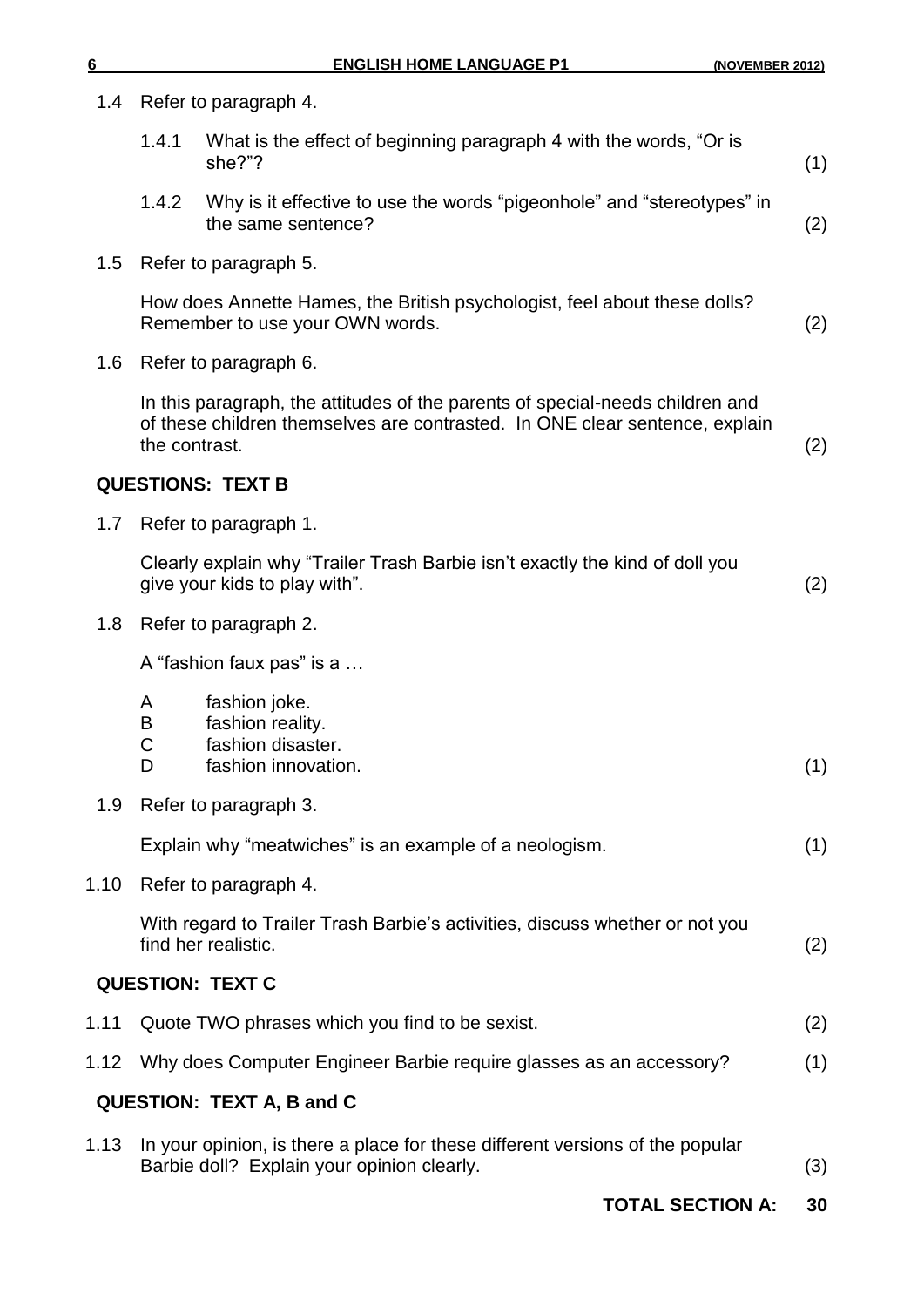#### **SECTION B: SUMMARY**

#### **QUESTION 2: SUMMARISING IN YOUR OWN WORDS**

You are a sub-editor on the Sunday Times. You have been requested to read the article below (TEXT D) and to summarise it into one paragraph of NO MORE THAN 90 WORDS.

- You must use your OWN words, as far as possible.
- You must write in FULL sentences.
- You need not supply a heading.
- State the correct number of words used, at the end of your paragraph.

## **TEXT D**

Inspired by the Archbishop's legacy of activism, the new Desmond Tutu Peace Centre will be a resource for African and global peace movements, as well as individuals interested in contributing to a more equitable world order. Currently housed in temporary offices in downtown Cape Town, the focus of its work is on peace, leadership training and sustainable development.

It's estimated that the new, state-of-the-art facility will make an impact on 1.5 million visitors each year with:

- Training Programs
- Study and research opportunities
- Civic and public Events
- Public Meetings and discussion forums
- A Peace Museum
- Exhibitions
- Publications
- Reference facilities

In a Partnership Agreement, the City of Cape Town generously granted the Desmond Tutu Peace Centre a prime block measuring nearly an acre - at a nominal cost. This site is adjacent to the hugely popular Cape Town International Convention Centre and excellent hotels.

Architects Van der Merwe and Miszewsky, in association with the award-winning Luyanda Mpahlwa of MMA, have designed a building that draws on ancient and contemporary African peace and justice themes. The Peace Centre, with its masterful blend of space, light and technology will encourage all who enter to work toward peace. Planned facilities include a peace room for deliberation, a contemplative space for reflection, a museum, exhibit halls, conference rooms, a theatre, educational laboratories, a research library and bookstore.

Archbishop Desmond Tutu's office and archives will also be housed in the new Peace Centre.

Once complete, the Desmond Tutu Peace Centre will house various exhibitions and attractions, with the common denominator being a dedication to peace building. The largest of these will be a museum attraction. The Peace Centre will be open to hosting various temporary exhibits as well. The key criterion in reviewing such requests will be whether the exhibit in question contributes to our vision of nurturing peace.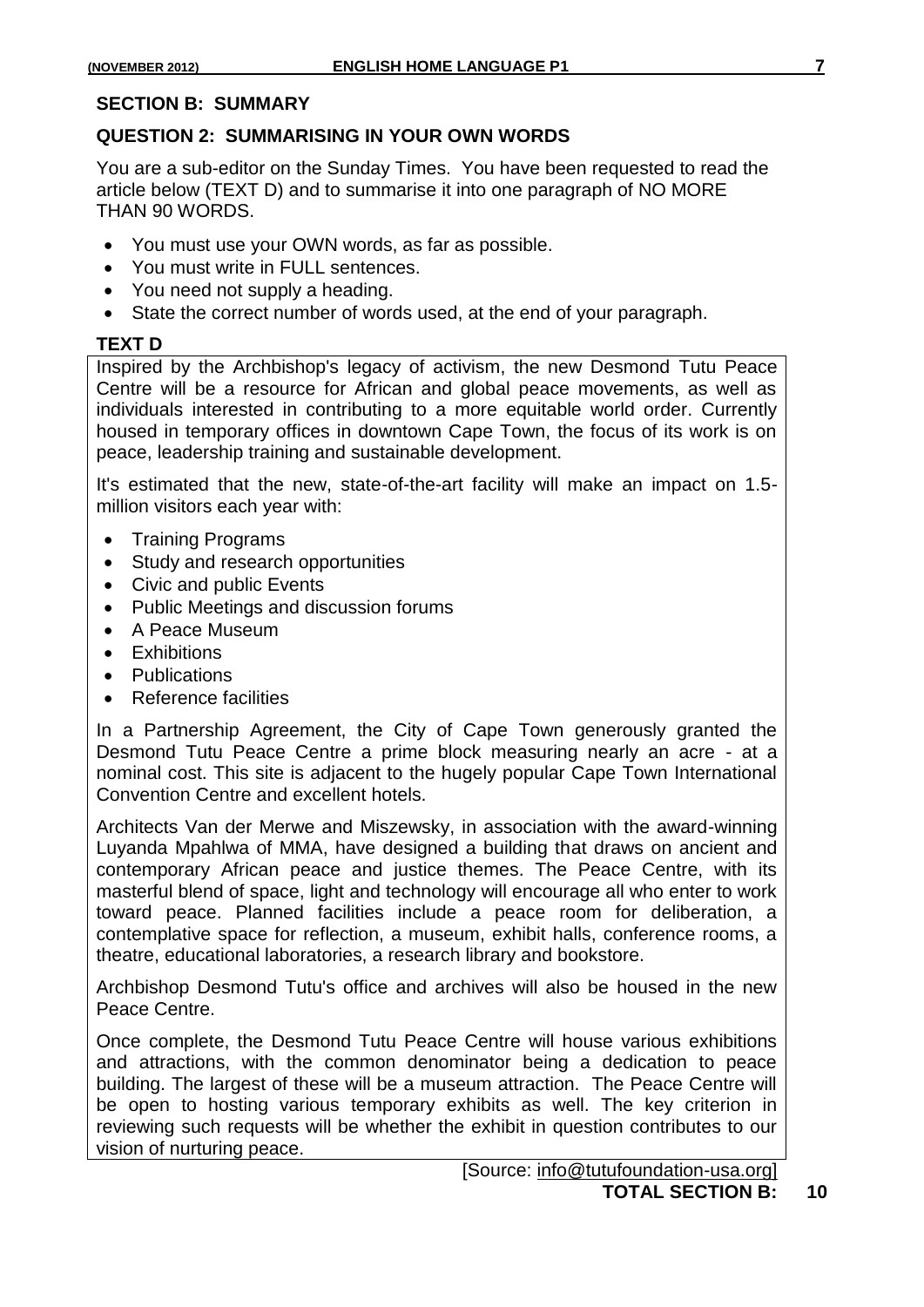## **SECTION C: LANGUAGE IN CONTEXT**

#### **QUESTION 3: ANALYSING ADVERTISING**

Study the following advertisements (TEXTS E and F) and then answer the set questions.

## **TEXT E: WWF ADVERTISEMENT**

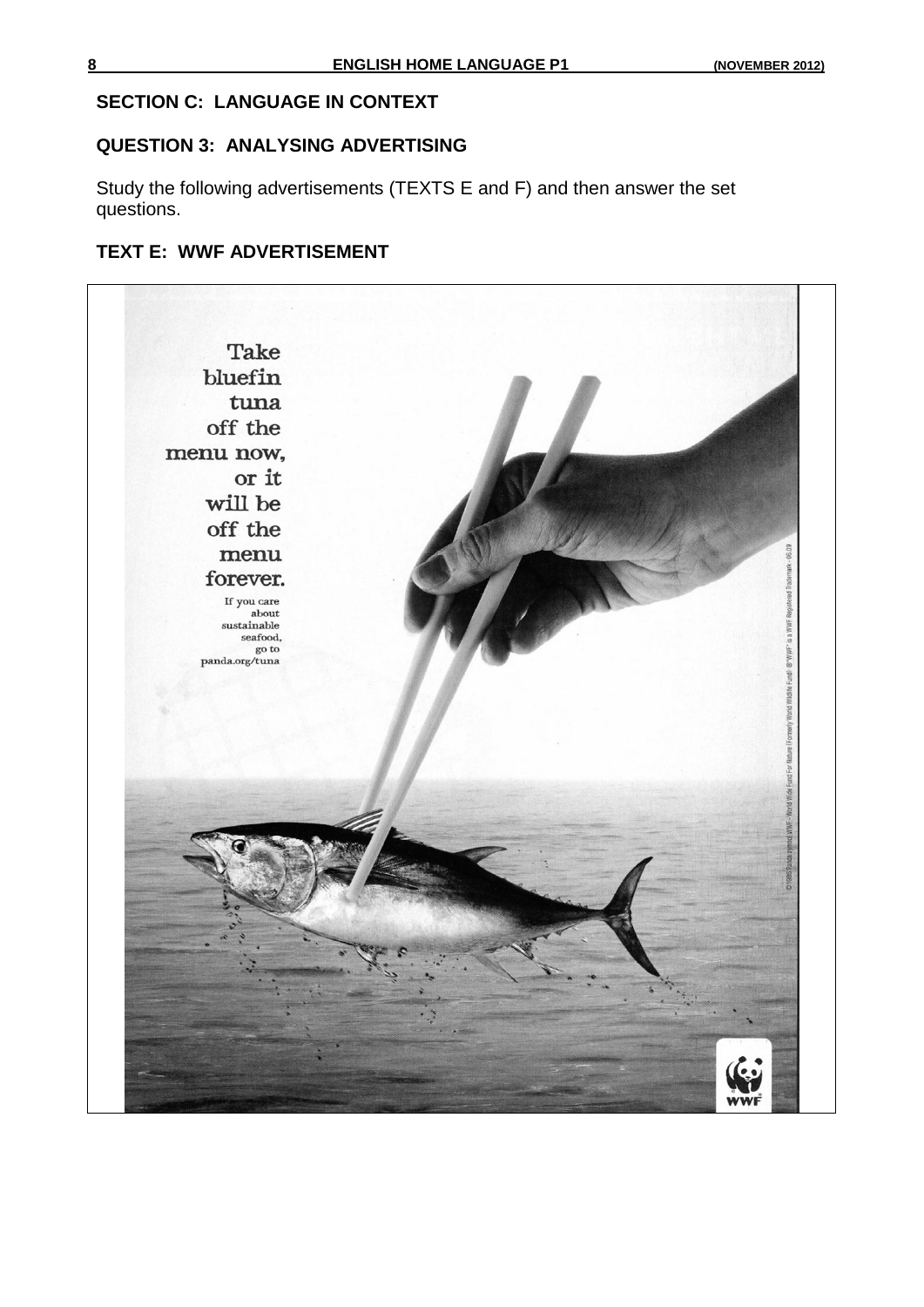#### **TEXT F: WWF ADVERTISEMENT**



#### **QUESTIONS: TEXT E**

| 3.1                            | 3.1.1             | Why is the phrase, "off the menu", repeated in the body copy?                                                                                                              | (2)         |  |  |  |
|--------------------------------|-------------------|----------------------------------------------------------------------------------------------------------------------------------------------------------------------------|-------------|--|--|--|
|                                | 3.1.2             | Explain and comment on three different aspects of the graphic.                                                                                                             | (3)         |  |  |  |
| <b>QUESTIONS: TEXT F</b>       |                   |                                                                                                                                                                            |             |  |  |  |
|                                | $3.2$ $3.2.1$     | The graphic for this advertisement appeared in red. Clearly explain<br>why you think the advertisers chose this colour AND why they chose<br>to make the graphic so small. | (2)         |  |  |  |
|                                | 3.2.2             | Explain why EU is an example of an initialism and why it is not an<br>acronym.                                                                                             | (1)         |  |  |  |
| <b>QUESTIONS: TEXT E and F</b> |                   |                                                                                                                                                                            |             |  |  |  |
|                                | $3.3 \quad 3.3.1$ | Which organisation is responsible for the insertion of these<br>advertisements?                                                                                            | (1)         |  |  |  |
|                                | 3.3.2             | Why has this organisation chosen as its symbol the panda bear?                                                                                                             | (1)<br>[10] |  |  |  |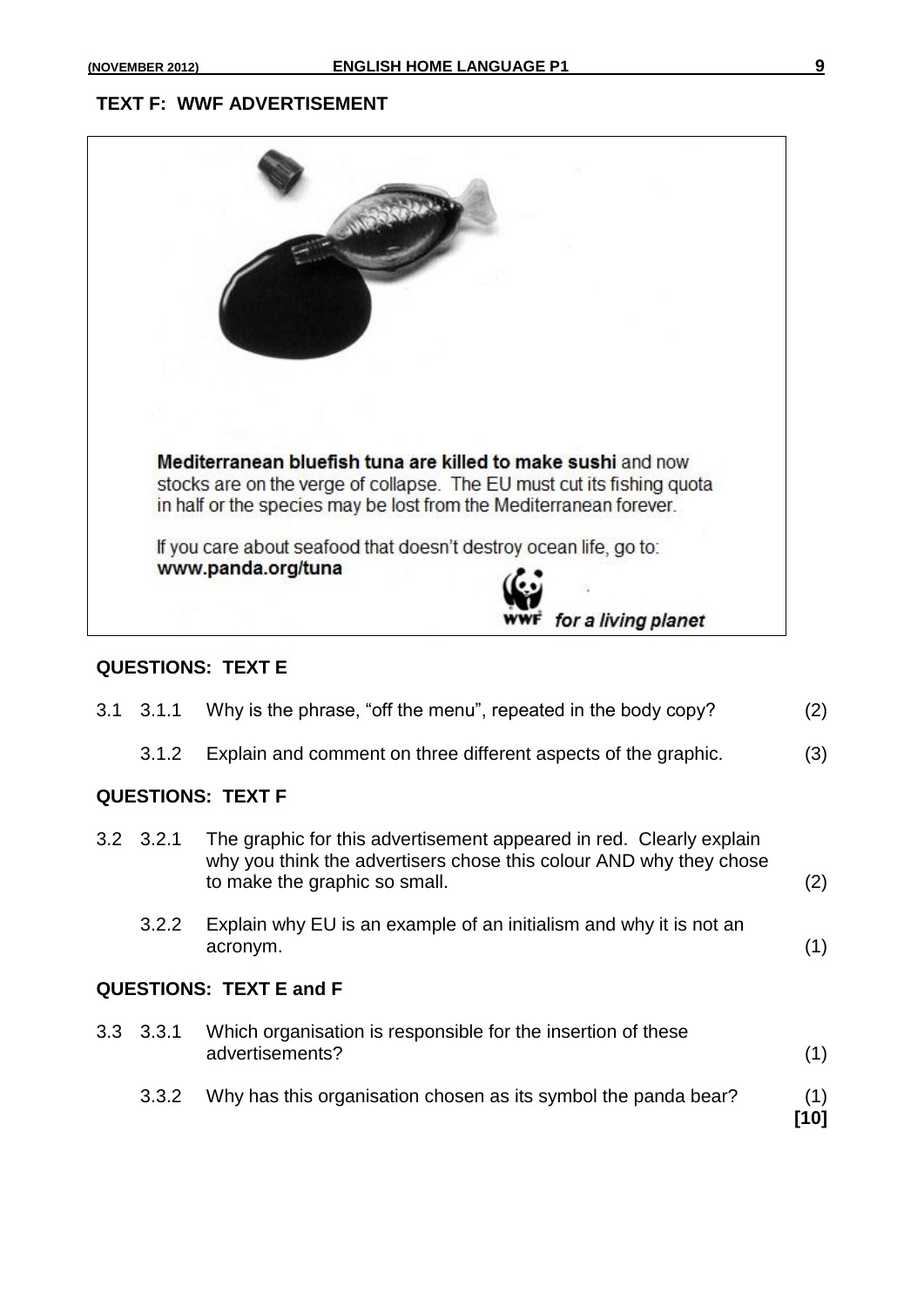## **QUESTION 4: UNDERSTANDING OTHER ASPECTS OF THE MEDIA**

Study TEXTS G and H and then answer the set questions.

## **TEXT G: CARTOON**



## **QUESTIONS: TEXT G**

- 4.1 4.1.1 In this cartoon, Zapiro has depicted himself receiving a wagonload of metaphors. How do we know that he is the man on the left? (1)
	- 4.1.2 Why might he require this particular delivery? (2)

4.1.3 The metaphors on the wagon read as follows: Scapegoat, Home to Roost, Kickbacks, Smoke Screen, Big Fish, Red Herrings, Mole and Can of Worms.

What purpose would the following serve:

- (a) Red Herrings? (1)
- (b) Scapegoats? (1)
- (c) Kickbacks? (1)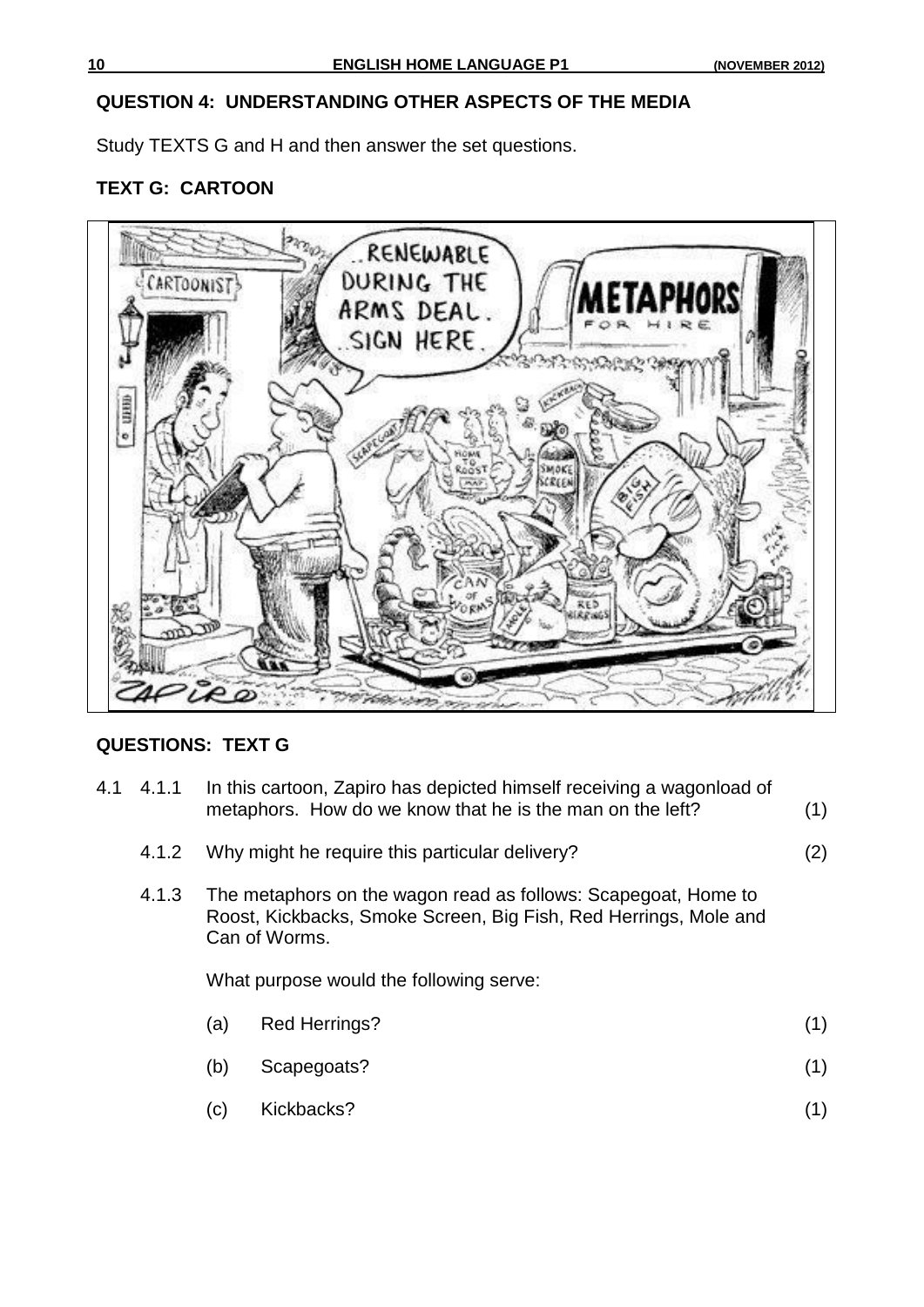## **TEXT H: CARTOON**



#### **QUESTIONS: TEXT H**

| 4.2.2<br>4.2.3 | Why do you think he feels the way he does?<br>The cartoon relies for its effect on IRONY. By referring only to the | (1)         |
|----------------|--------------------------------------------------------------------------------------------------------------------|-------------|
|                | students in the cartoon, explain how irony is used.                                                                | (2)<br>[10] |